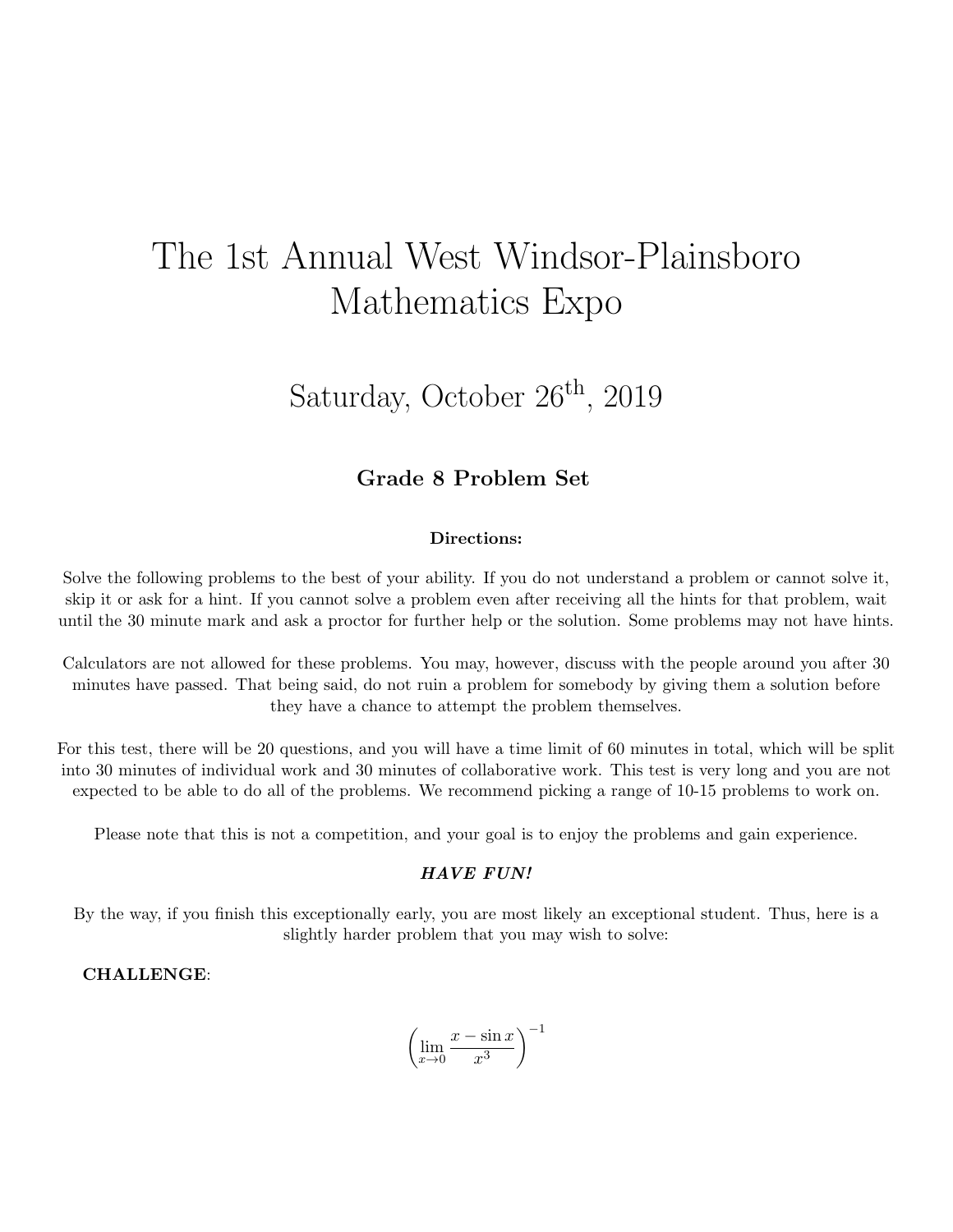1. Evaluate:  $2 + 2 \times 2$ 

2. Define  $A(a, b)$ 

$$
A(a,b) = \begin{cases} b+1 & \text{if } a = 0\\ A(a-1, 1) & \text{if } a > 0 \text{ and } b = 0\\ A(a-1, A(a, b-1)) & \text{if } a > 0 \text{ and } b > 0 \end{cases}
$$

#### a) Find  $A(0, 2)$

- b) Find  $A(1,2)$
- c) Find  $A(2,2)$
- d) Find  $A(3,2)$
- 3. Suraj has a lot of debt. He has worked out a payment plan where he pays \$5 every day in the morning, but at the end of each day if he still has debt, \$2 of interest will be added. If he currently has \$25 of debt and the day has just started (has not paid morning payment), how many days will it take to get rid of all the debt?
- 4. David the bear loves to break down wire fences that are used to keep bears out. He has two wires of the same length. He creates an equilateral triangle from the first one, and he creates a square from the second one. Find the ratio of the area of these 2 shapes. (triangle to square)



- 5. Five cows are in a line. Farmer John wants to paint each of them 1 of 3 colors, but if two cows next to each other are both the same color he gets confused. Find the number of ways he can paint his cows without getting confused.
- 6. a) Let m and n be positive integers such that  $3m + 2n = 2019$ . How many values of m and n are there?
	- b) Let m and n be positive integers such that  $3m + 2n \le 2019$ . How many values of m and n are there?
- 7. Kagami takes 1 hour to walk from her house to her school. She takes the bus on the way home which only takes 20 minutes. Given that her average speed is 9 km/hr, how far away is the school in km?



8. Adi sucks at handling money. He currently has \$20. Someone went up to him and said, "I will increase your money but 10%, but then I would take  $10\%$  away from you". Adi agreed, what is the difference between amount of money he had before and the amount of money he has now?

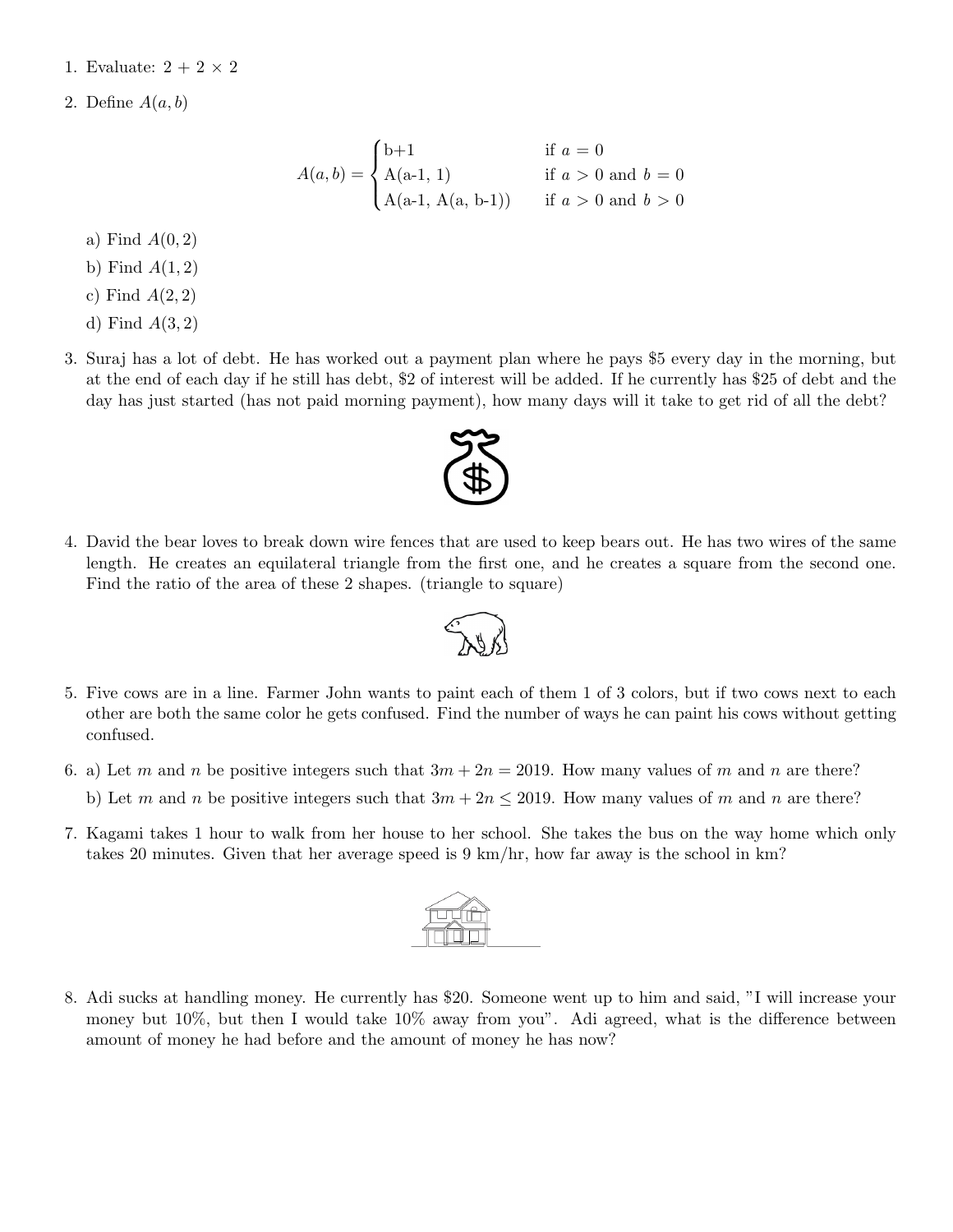9. Inazuma and Ikazuchi both went to an ice-cream stop on a certain day between 2:00 pm and 3:00 pm, staying for a total of 10 minutes each. What is the probability that they were able to meet up?



- 10. Circle  $O_0$  and circle  $O_1$  intersect at A and B. Given that the radius of circle  $O_0$  is 24 and the radius of circle Circle  $O_0$  and circle  $O_1$  intersect at A and B. Given that the radius of circle  $O_1$  is 24 $\sqrt{3}$ , and  $\overline{AB}$  is 24 $\sqrt{3}$ , find the area of the intersection of the circles.
- 11. Let  $N = 2019^{10}$ . How many factors of  $N^2$  less than N are there that do not divide N.
- 12. Violet is randomly typing keys on her typewriter. There are 45 keys, 25 of which are letters and the rest are punctuation. She randomly types out 7 characters. What is the probability that she just typed 2 different 3-lettered "words" (only letters) with a punctuation in between. For example, "AAA.BBB" is one such possibility.
- 13. Pratyoy Biswas is forced to watch Death Note! Given that each day there is a 50% chance he is too busy, 25% chance he watches an episode, and a 25% chance he watches two episodes(if only one episode remains he only watches one episode). If Death Note is a 5 episode show, what is the expected number of days to watch the entire thing?



14. Let  $a, b, c$  be the roots of the polynomial  $x^3 - 5x^2 + 9x - 12$ . Find  $a^2 + b^2 + c^2$ .